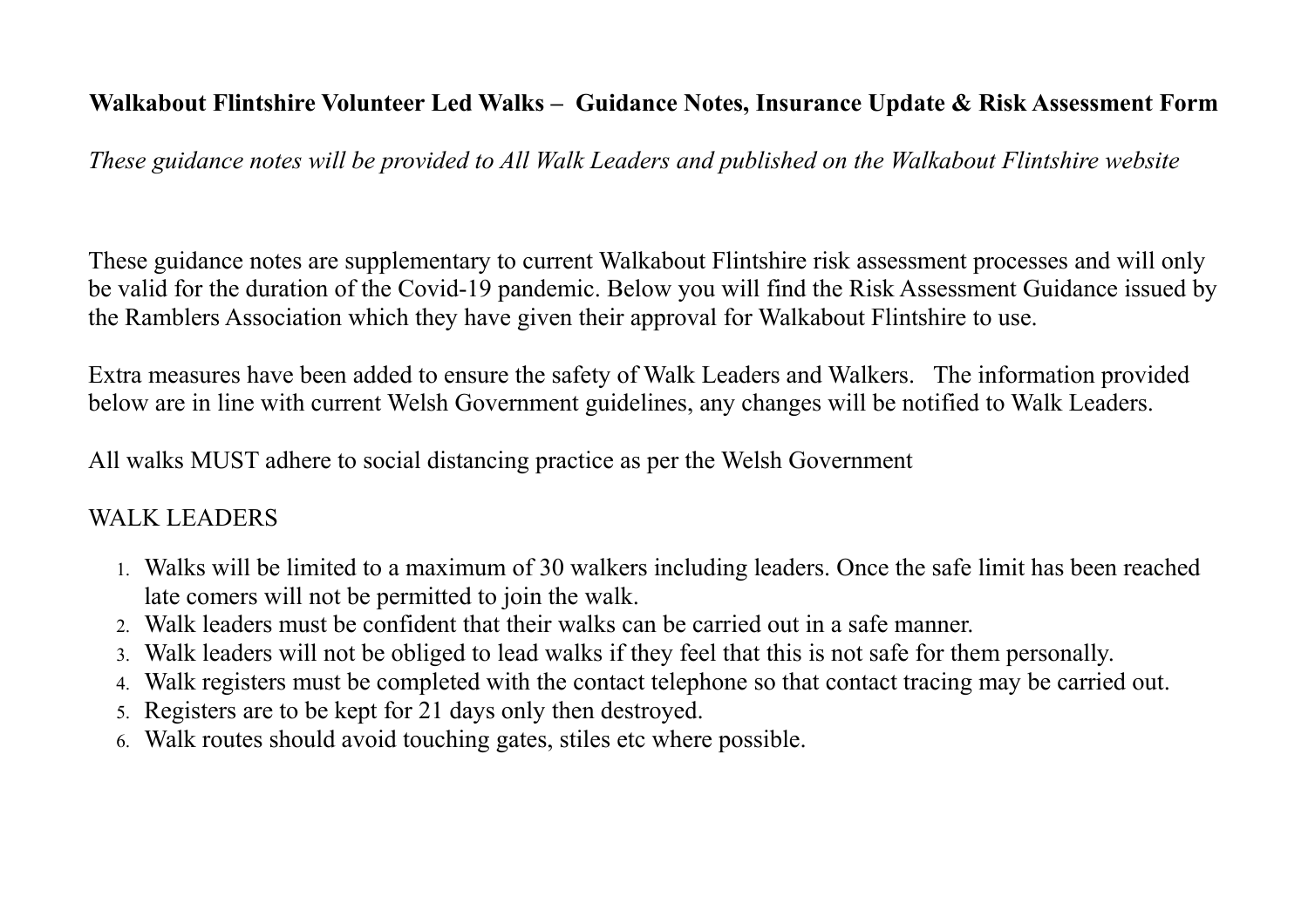# WALK LEADERS AND WALKERS

 Walkers must listen to pre-walk briefing including emphasis on safety and personal responsibility. Ensure they are told that personal information will not be kept beyond the recommended timeframe.

- a. Walkers will be requested to carry their own hand sanitiser. Gloves and facemasks are at own discretion.
- b. Remind walkers to walk responsibly remembering to stand back and give way to other walkers
- c. Walkers will be told not to share equipment, food or drinks will fellow walkers.
- d. Anyone falling ill with Coronavirus must advise the walk leader who can then contact Public Health Wales.
- e. Walk leaders are not responsible for social interactions at end of walk e.g. café visits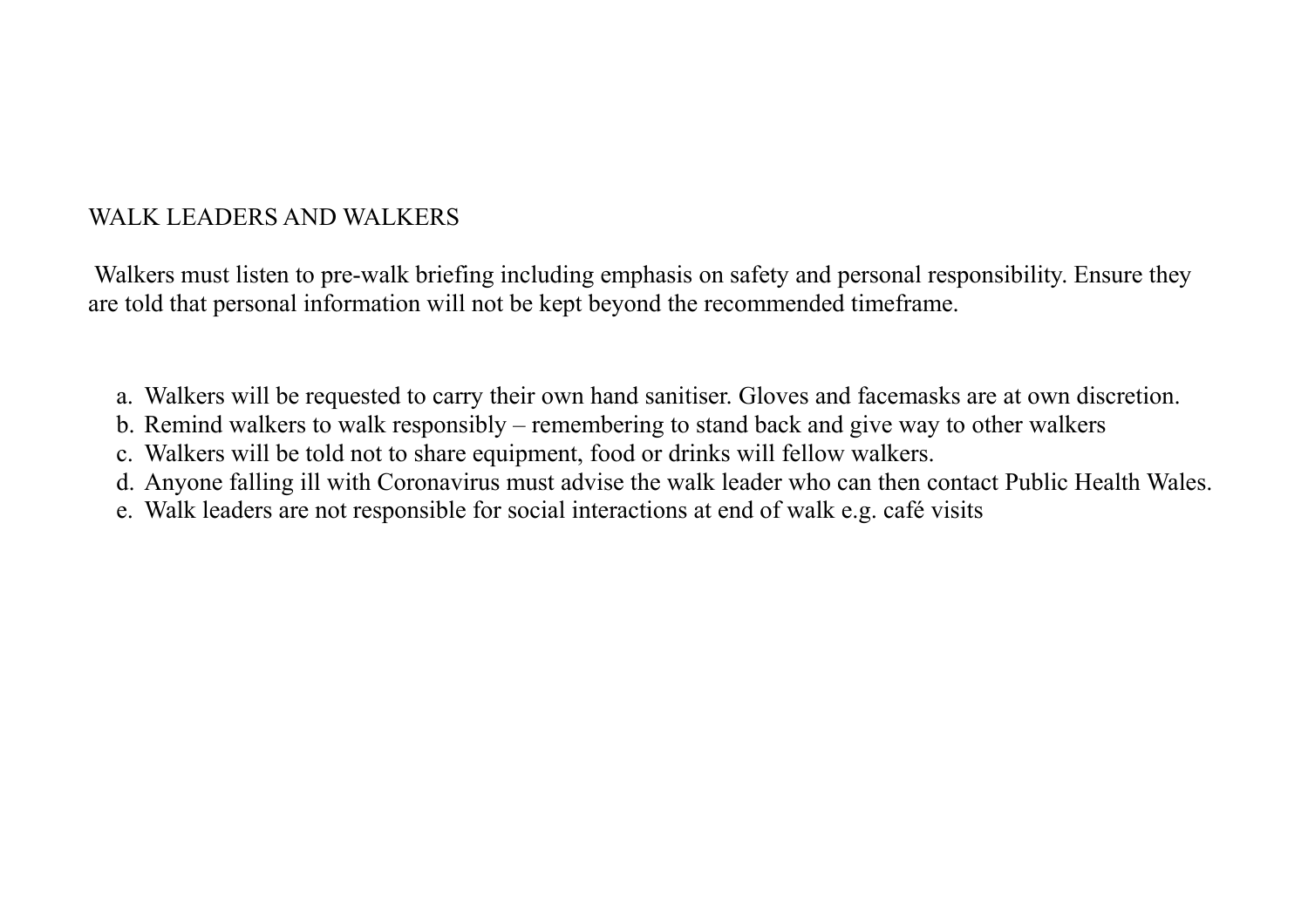# IMPORTANT

### ADDITIONAL INFORMATION FOR WALK LEADERS PROVIDED BY ZURICH INSURANCE

We do not have any specific quidelines or recommendations for the re-opening of facilities or the restarting of services. This is because the Government guidelines take precedent.

Volunteers are covered under Walkabout Flintshire Public Liability Insurance. It protects against legal liabilities resulting from injury or disease suffered by the volunteers in the course of duties. This includes contracting Coronavirus.

Public Liability Insurance will also extend to cover legal liabilities resulting in injury or disease suffered by a member of the public where it is deemed to be your fault. This also includes contracting Coronavirus.

For a claim against you to success, you would have to be found responsible for the individual contracting Coronavirus. The claimant would need to show that you had failed in your duty to take reasonable steps to keep them safe and that this was the cause of them contracting the disease.

As you reopen/restart services and activities you will need to conduct a fresh risk assessment for them, ensuring that the latest Government guidelines are factored into them. You will need to document these assessment and then take appropriate actions to ensure the safety of volunteers and service users. You should be able to demonstrate that you have adhered to the advice and recommendations provided by the Government during each phase of the pandemic's evolution.

So this means you will need to re-do your risk assessment each time the Government guidelines that affect you are changed.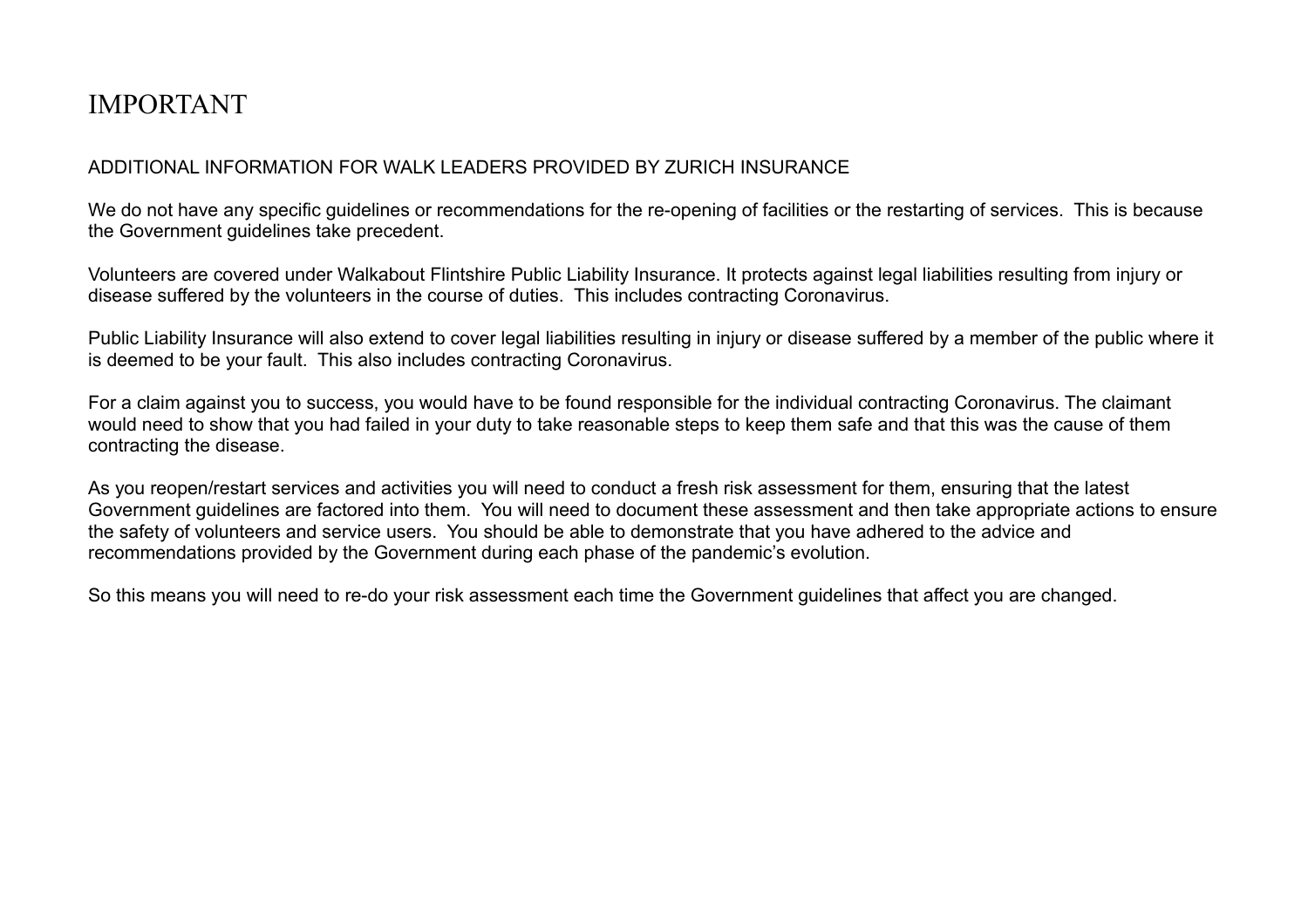Use this risk assessment to help you understand the risks and any steps you need to take to stay safe before leading a group walk. Please complete and keep a copy for every walk. Copies should be kept for 21 days after the date of the walk.

| <b>Walk</b><br>Leader | Date of walk            | <b>IDD/MM/YY</b> |
|-----------------------|-------------------------|------------------|
|                       | Date of risk assessment | <i>DD/MM/YY</i>  |
|                       | Date of recce           | <b>DD/MM/YY</b>  |

| Possible hazards                                                                                                              | Who might be harmed<br>and how?                                     | Ways to control the risk                                                                                                 | Action taken?<br>(click on the box)<br>to tido |
|-------------------------------------------------------------------------------------------------------------------------------|---------------------------------------------------------------------|--------------------------------------------------------------------------------------------------------------------------|------------------------------------------------|
| Transmission of COVID-<br>19 through close contact /<br>meeting other people                                                  | Walkers, members of<br>the public $-$ risk of<br>spreading COVID-19 |                                                                                                                          |                                                |
|                                                                                                                               |                                                                     | Avoid particularly busy or narrow routes where physical distancing is not possible.                                      |                                                |
|                                                                                                                               |                                                                     |                                                                                                                          |                                                |
|                                                                                                                               |                                                                     | Remind walkers beforehand about the guidelines                                                                           |                                                |
|                                                                                                                               |                                                                     | Advise walkers at the start of the walk to maintain physical distancing from others - this is everyone's responsibility. |                                                |
|                                                                                                                               |                                                                     | Advise walkers what to do at any pinch points or road crossings to maintain physical distancing.                         |                                                |
|                                                                                                                               |                                                                     | Carry a face covering in case of incidents.                                                                              |                                                |
|                                                                                                                               |                                                                     | Ensure you have a record of who attended the walk.                                                                       |                                                |
| Transmission of COVID-<br>19 through touching gates, the public $-$ risk of<br>stiles, fences or equipment spreading COVID-19 | Walkers, members of                                                 | Avoid touching gates and path furniture where possible.                                                                  |                                                |
|                                                                                                                               |                                                                     | Suggest walkers bring hand sanitiser and/or wear gloves.                                                                 |                                                |
|                                                                                                                               |                                                                     | Advise walkers not to share food, drink or equipment such as walking poles.                                              |                                                |